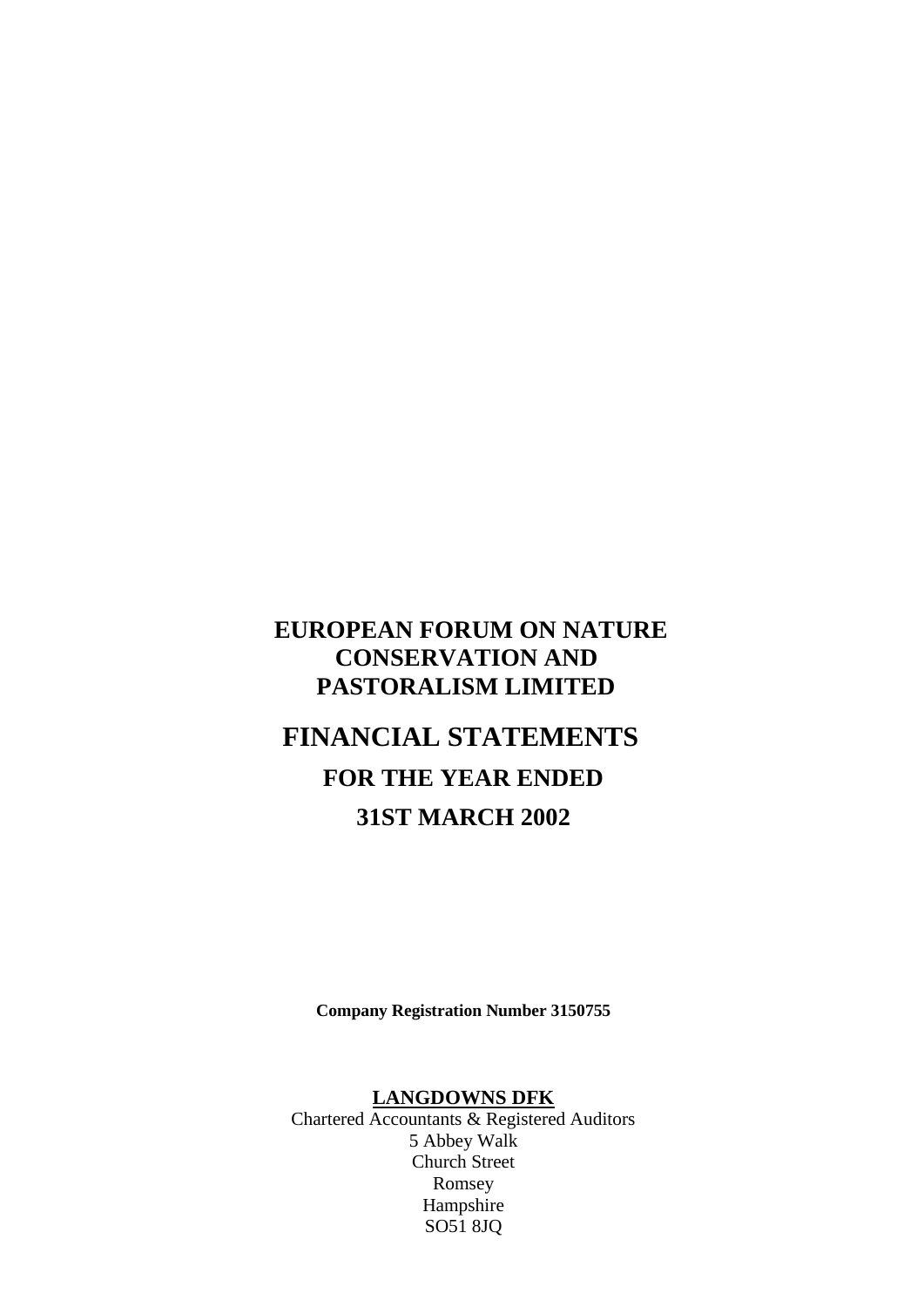# **FINANCIAL STATEMENTS**

# **YEAR ENDED 31ST MARCH 2002**

| <b>CONTENTS</b>                                                   | <b>PAGES</b>     |  |  |
|-------------------------------------------------------------------|------------------|--|--|
| Officers and professional advisers                                | 1                |  |  |
| The directors' report                                             | $2$ to $3$       |  |  |
| Independent auditors' report to the members                       | $\boldsymbol{4}$ |  |  |
| Income and expenditure account                                    | 5                |  |  |
| <b>Balance sheet</b>                                              | 6                |  |  |
| Notes to the financial statements                                 | 7 to 8           |  |  |
| The following page does not form part of the financial statements |                  |  |  |
| Detailed income and expenditure account                           | 10               |  |  |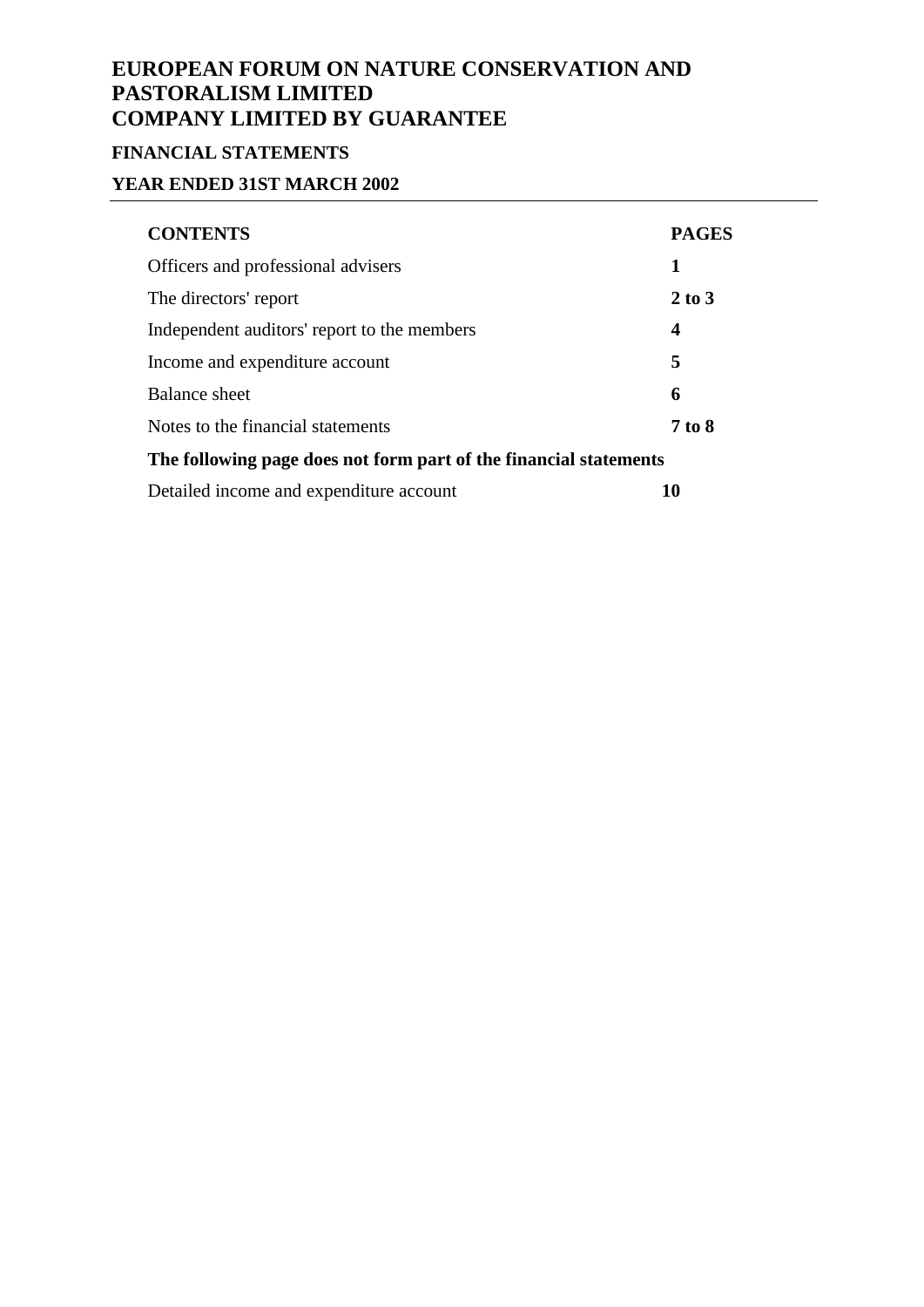# **OFFICERS AND PROFESSIONAL ADVISERS**

| The board of directors   | Dr. D. I. McCracken<br>Dr. E. M. Bignal<br>Dr. R. Luick<br>Mr J. F. Ashmode<br>Ms N. Yellachich<br>Dr. O.P. Ostermann<br>Ms A. Bamber Jones       |
|--------------------------|---------------------------------------------------------------------------------------------------------------------------------------------------|
| <b>Company secretary</b> | Dr. E. M. Bignal                                                                                                                                  |
| <b>Registered office</b> | 5 Abbey Walk<br><b>Church Street</b><br>Romsey<br>Hampshire<br>SO51 8JQ                                                                           |
| <b>Auditors</b>          | Langdowns DFK<br><b>Chartered Accountants</b><br>& Registered Auditors<br>5 Abbey Walk<br><b>Church Street</b><br>Romsey<br>Hampshire<br>SO51 8JQ |
| <b>Bankers</b>           | The Royal Bank of Scotland plc<br><b>Bowmore Branch</b><br><b>Main Street</b><br><b>Bowmore</b><br>Isle of Islay<br><b>PA437JJ</b>                |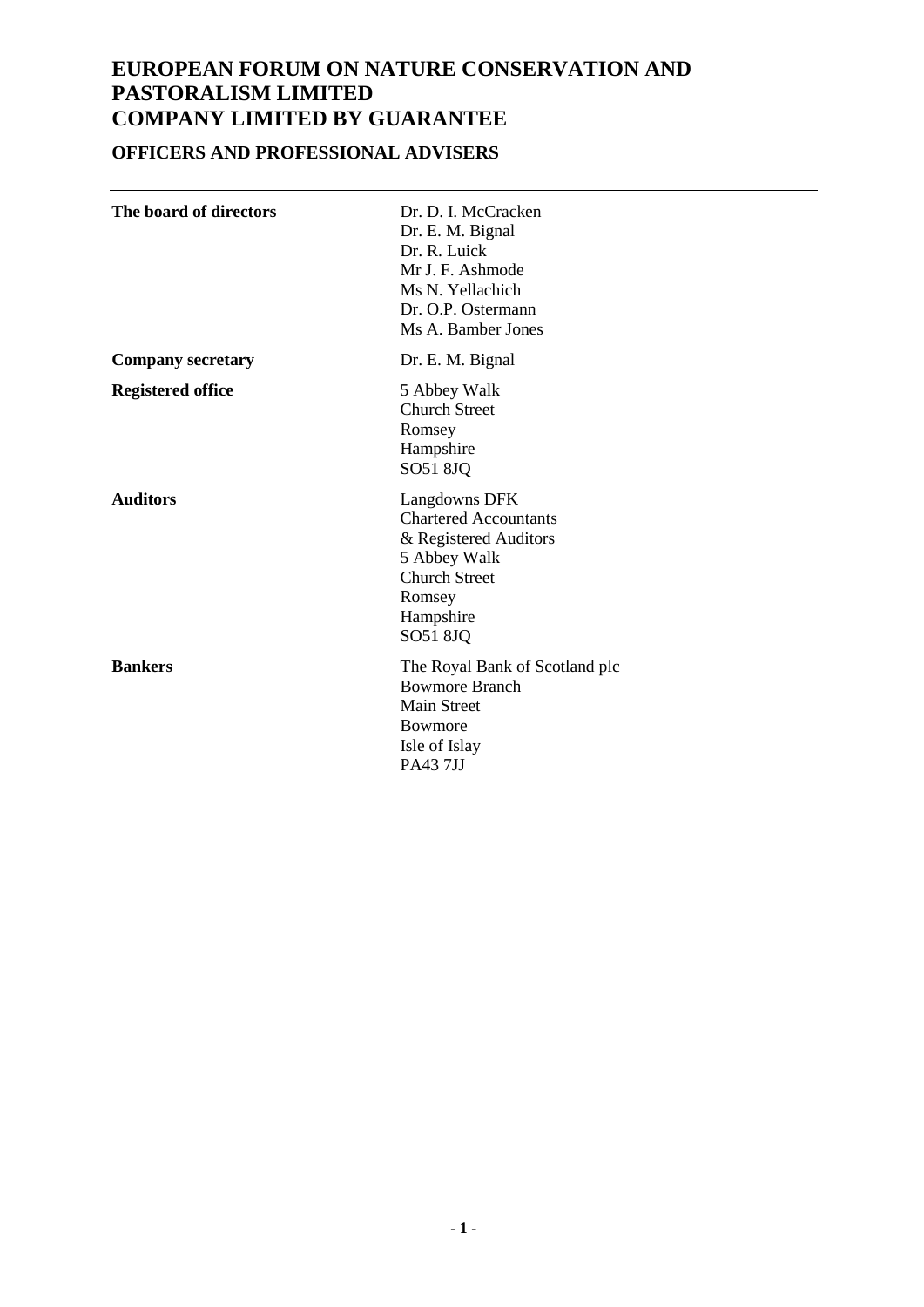### **THE DIRECTORS' REPORT**

### **YEAR ENDED 31ST MARCH 2002**

The directors have pleasure in presenting their report and the audited financial statements of the company for the year ended 31st March 2002.

#### **PRINCIPAL ACTIVITIES**

The business is conducted on a non-profit making basis, the principle activity of which is to increase the understanding of the high nature conservation and cultural value of certain farming systems.

#### **DIRECTORS**

The directors who served the company during the year were as follows:

Dr. D. I. McCracken Dr. E. M. Bignal Dr. R. Luick Mr J. F. Ashmode Ms N. Yellachich Dr. O.P. Ostermann Ms A. Bamber Jones Dr. M. W. Pienkowski

The company is limited by guarantee. The directors have no interest in the company and are not entitled to participate in any distribution from the company on cessation.

Dr. M. W. Pienkowski retired as a director on 30th June 2001.

#### **DIRECTORS' RESPONSIBILITIES**

Company law requires the directors to prepare financial statements for each financial year which give a true and fair view of the state of affairs of the company at the end of the year and of the surplus or deficiency for the year then ended.

In preparing those financial statements, the directors are required to select suitable accounting policies, as described on page 7, and then apply them on a consistent basis, making judgements and estimates that are prudent and reasonable. The directors must also prepare the financial statements on the going concern basis unless it is inappropriate to presume that the company will continue in business.

The directors are responsible for keeping proper accounting records which disclose with reasonable accuracy at any time the financial position of the company and to enable them to ensure that the financial statements comply with the Companies Act 1985. The directors are also responsible for safeguarding the assets of the company and hence for taking reasonable steps for the prevention and detection of fraud and other irregularities.

#### **AUDITORS**

A resolution to re-appoint Langdowns DFK as auditors for the ensuing year will be proposed at the annual general meeting in accordance with section 385 of the Companies Act 1985.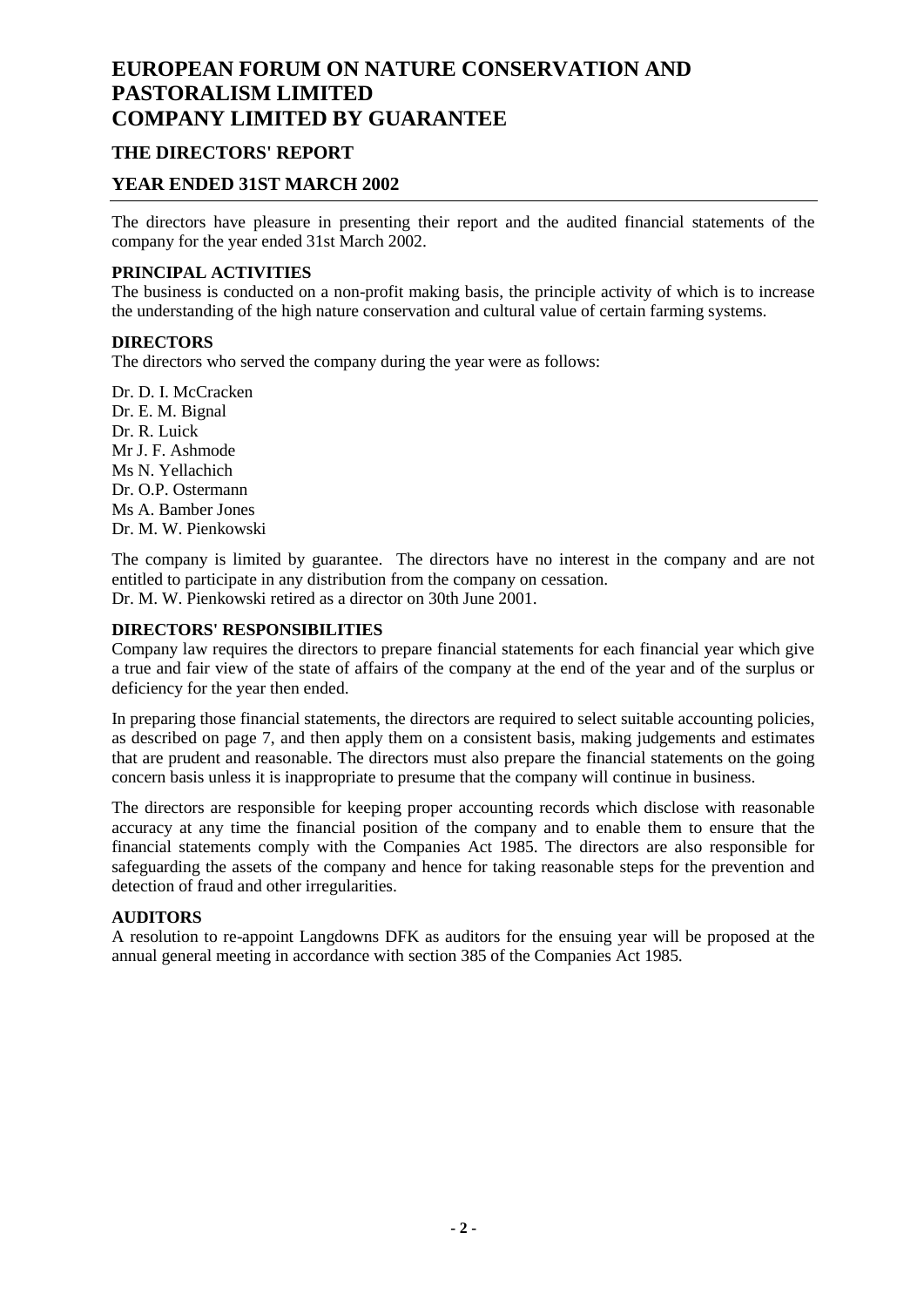### **THE DIRECTORS' REPORT** *(continued)*

### **YEAR ENDED 31ST MARCH 2002**

### **SMALL COMPANY PROVISIONS**

This report has been prepared in accordance with the special provisions for small companies under Part VII of the Companies Act 1985.

Signed by order of the directors

DR. E. M. BIGNAL Company Secretary

Approved by the directors on  $30<sup>th</sup>$  June 2002.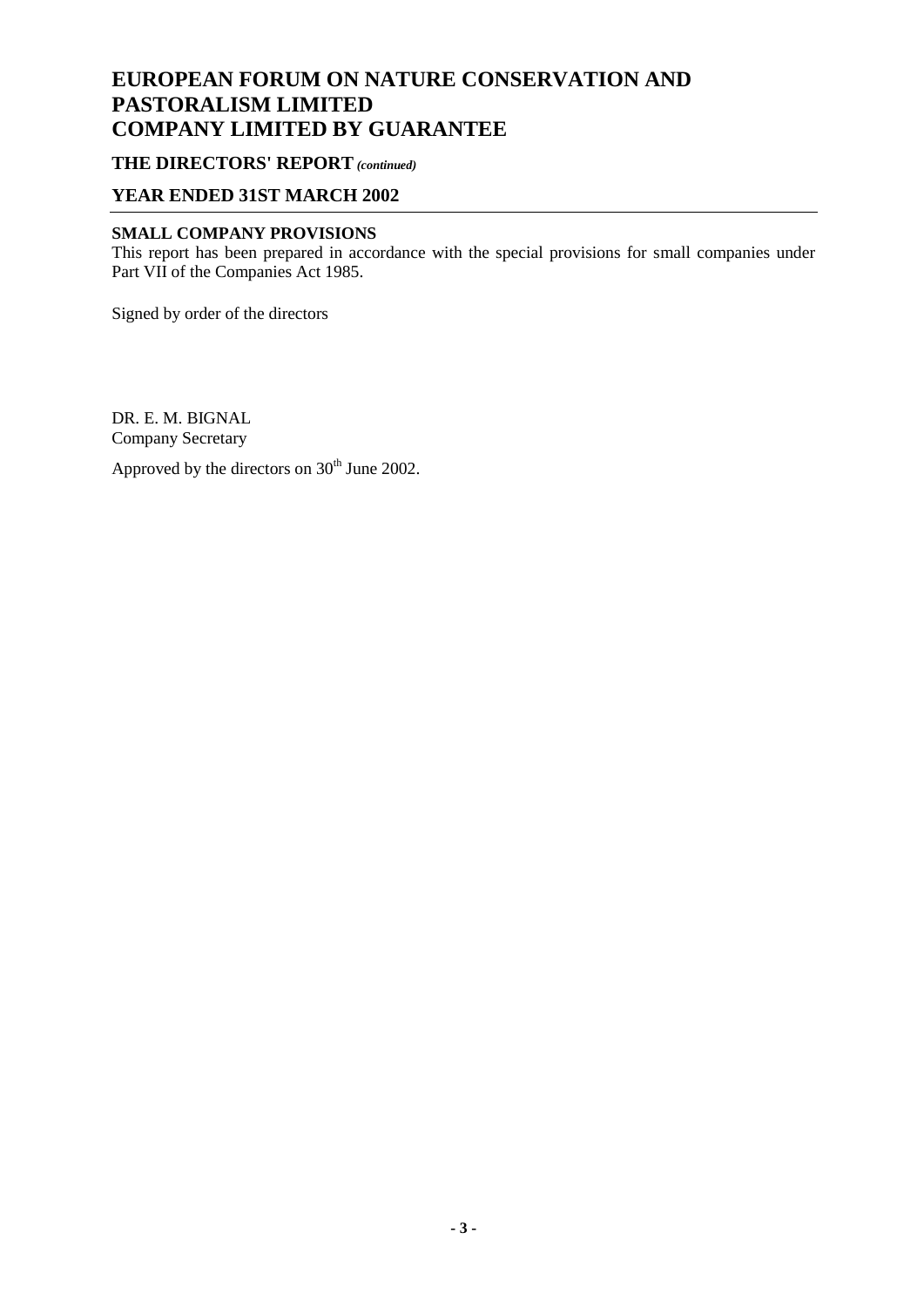# **EUROPEAN FORUM ON NATURE CONSERVATION AND PASTORALISM LIMITED COMPANY LIMITED BY GUARANTEE INDEPENDENT AUDITORS' REPORT TO THE MEMBERS**

## **YEAR ENDED 31ST MARCH 2002**

We have audited the financial statements on pages 5 to 8 which have been prepared in accordance with the Financial Reporting Standard for Smaller Entities (effective March 2000), under the historical cost convention and the accounting policies set out on page 7.

### **RESPECTIVE RESPONSIBILITIES OF THE DIRECTORS AND THE AUDITORS**

The directors' responsibilities for preparing the Annual Report and the financial statements in accordance with applicable law and United Kingdom Accounting Standards are set out in the Statement of Directors' Responsibilities on page 2.

Our responsibility is to audit the financial statements in accordance with relevant legal and regulatory requirements and United Kingdom Auditing Standards.

We report to you our opinion as to whether the financial statements give a true and fair view and are properly prepared in accordance with the Companies Act 1985. We also report to you if, in our opinion, the directors' report is not consistent with the financial statements, if the company has not kept proper accounting records, if we have not received all the information and explanations we require for our audit, or if information specified by law regarding directors' remuneration and transactions with the company is not disclosed.

We read the directors' report and consider the implications for our report if we become aware of any apparent misstatements within it. Our responsibilities do not extend to any other information.

### **BASIS OF AUDIT OPINION**

We conducted our audit in accordance with United Kingdom Auditing Standards issued by the Auditing Practices Board. An audit includes examination, on a test basis, of evidence relevant to the amounts and disclosures in the financial statements. It also includes an assessment of the significant estimates and judgements made by the directors in the preparation of the financial statements, and of whether the accounting policies are appropriate to the company's circumstances, consistently applied and adequately disclosed.

We planned and performed our audit so as to obtain all the information and explanations which we considered necessary in order to provide us with sufficient evidence to give reasonable assurance that the financial statements are free from material misstatement, whether caused by fraud or other irregularity or error. In forming our opinion we also evaluated the overall adequacy of the presentation of information in the financial statements.

#### **OPINION**

In our opinion the financial statements give a true and fair view of the state of the company's affairs as at 31st March 2002 and of the surplus of the company for the year then ended, and have been properly prepared in accordance with the Companies Act 1985.

Hampshire  $SOS1$   $SJO$ 28<sup>th</sup> October 2002.

5 Abbey Walk LANGDOWNS DFK Church Street Chartered Accountants Romsey **and School School Auditors** & Registered Auditors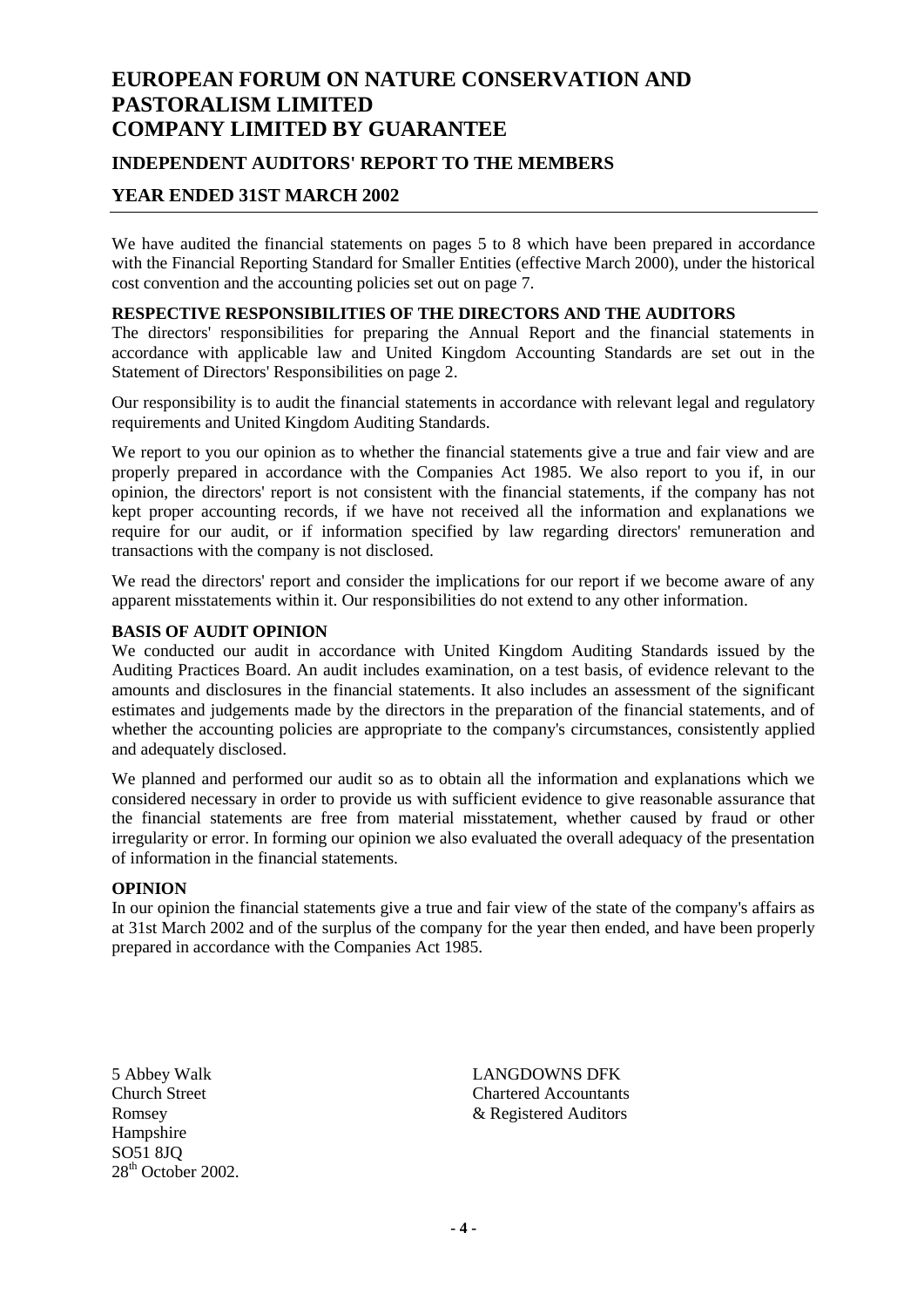# **INCOME AND EXPENDITURE ACCOUNT**

### **YEAR ENDED 31ST MARCH 2002**

|                                              | <b>Note</b> | 2002<br>£  | 2001<br>£    |
|----------------------------------------------|-------------|------------|--------------|
| <b>TURNOVER</b>                              |             | 92,596     | 180,576      |
| Administrative expenses                      |             | 88,509     | 180,544      |
| <b>OPERATING SURPLUS</b>                     | 2           | 4,087      | 32           |
| Interest receivable                          |             | <b>290</b> | 864          |
| <b>SURPLUS ON ORDINARY ACTIVITIES BEFORE</b> |             |            |              |
| <b>TAXATION</b>                              |             | 4,377      | 896          |
| <b>RETAINED SURPLUS FOR THE FINANCIAL</b>    |             |            |              |
| <b>YEAR</b>                                  |             | 4,377      | 896<br>----- |

**The notes on pages 7 to 8 form part of these financial statements.**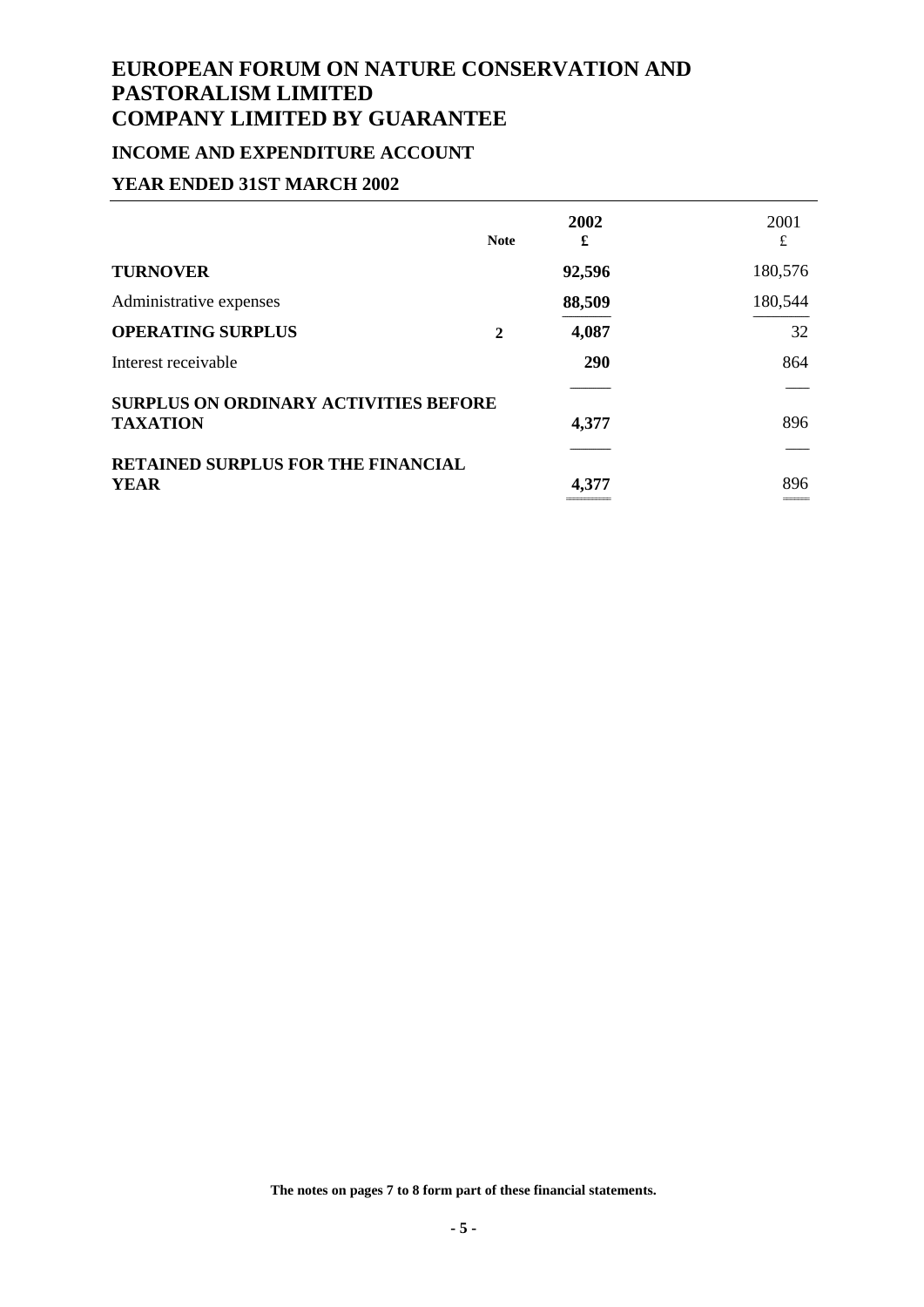### **BALANCE SHEET**

#### **31ST MARCH 2002**

|                                              |             | 2002   |        | 2001   |        |
|----------------------------------------------|-------------|--------|--------|--------|--------|
|                                              | <b>Note</b> | £      | £      | £      | £      |
| <b>CURRENT ASSETS</b>                        |             |        |        |        |        |
| <b>Debtors</b>                               | 3           | 16,560 |        | 31,369 |        |
| Cash at bank and in hand                     |             | 37,705 |        | 16,594 |        |
|                                              |             | 54,265 |        | 47,963 |        |
| <b>CREDITORS: Amounts falling due</b>        |             |        |        |        |        |
| within one year                              | 4           | 3,453  |        | 1,528  |        |
| <b>NET CURRENT ASSETS</b>                    |             |        | 50,812 |        | 46,435 |
| <b>TOTAL ASSETS LESS CURRENT LIABILITIES</b> |             |        | 50,812 |        | 46,435 |
| <b>RESERVES</b>                              | 6           |        |        |        |        |
| Income and Expenditure Account               | 7           |        | 50,812 |        | 46,435 |
| <b>MEMBERS' FUNDS</b>                        |             |        | 50,812 |        | 46,435 |
|                                              |             |        |        |        |        |

These financial statements have been prepared in accordance with the special provisions for small companies under Part VII of the Companies Act 1985 and with the Financial Reporting Standard for Smaller Entities (effective March 2000).

These financial statements were approved by the directors on the  $30<sup>th</sup>$  June 2002 and are signed on their behalf by:

DR. D. I. McCRACKEN Director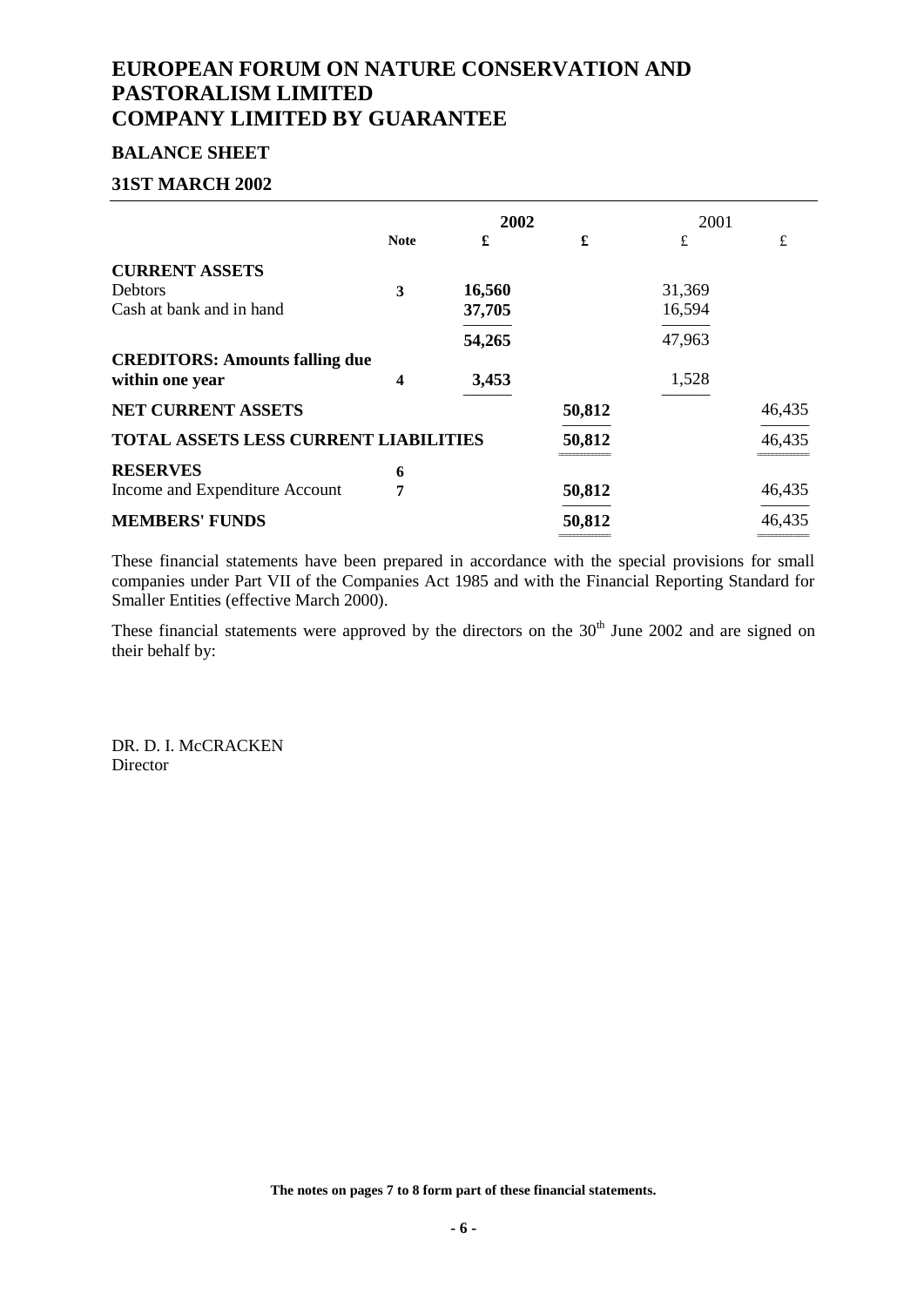### **NOTES TO THE FINANCIAL STATEMENTS**

### **YEAR ENDED 31ST MARCH 2002**

### **1. ACCOUNTING POLICIES**

#### **Basis of accounting**

The financial statements have been prepared under the historical cost convention, and in accordance with the Financial Reporting Standard for Smaller Entities (effective March 2000).

#### **Income**

Income represents the total grants, contributions and proceeds from the sale of publications due in the year.

#### **Foreign currencies**

Assets and liabilities in foreign currencies are translated into sterling at the rates of exchange ruling at the balance sheet date. Transactions in foreign currencies are translated into sterling at the rate of exchange ruling at the date of the transaction. Exchange differences are taken into account in arriving at the operating surplus.

### **2. OPERATING SURPLUS**

Operating surplus is stated after charging:

|    |                                                       | 2002     | 2001       |
|----|-------------------------------------------------------|----------|------------|
|    | Depreciation                                          | £        | £<br>2,675 |
|    | Auditors remuneration                                 | 1,763    | 1,880      |
|    | Net loss on foreign currency translation              |          | 1,276      |
|    |                                                       |          |            |
| 3. | <b>DEBTORS</b>                                        |          |            |
|    |                                                       | 2002     | 2001       |
|    |                                                       | £        | £          |
|    | Trade debtors                                         | 15,925   | 31,369     |
|    | Other debtors                                         | 635      |            |
|    |                                                       | 16,560   | 31,369     |
| 4. | <b>CREDITORS: Amounts falling due within one year</b> |          |            |
|    |                                                       | 2002     | 2001       |
|    |                                                       | £        | £          |
|    | Trade creditors                                       | 1,690    |            |
|    | Other creditors                                       | 1,763    | 1,528      |
|    |                                                       | 3,453    | 1,528      |
|    |                                                       | -------- |            |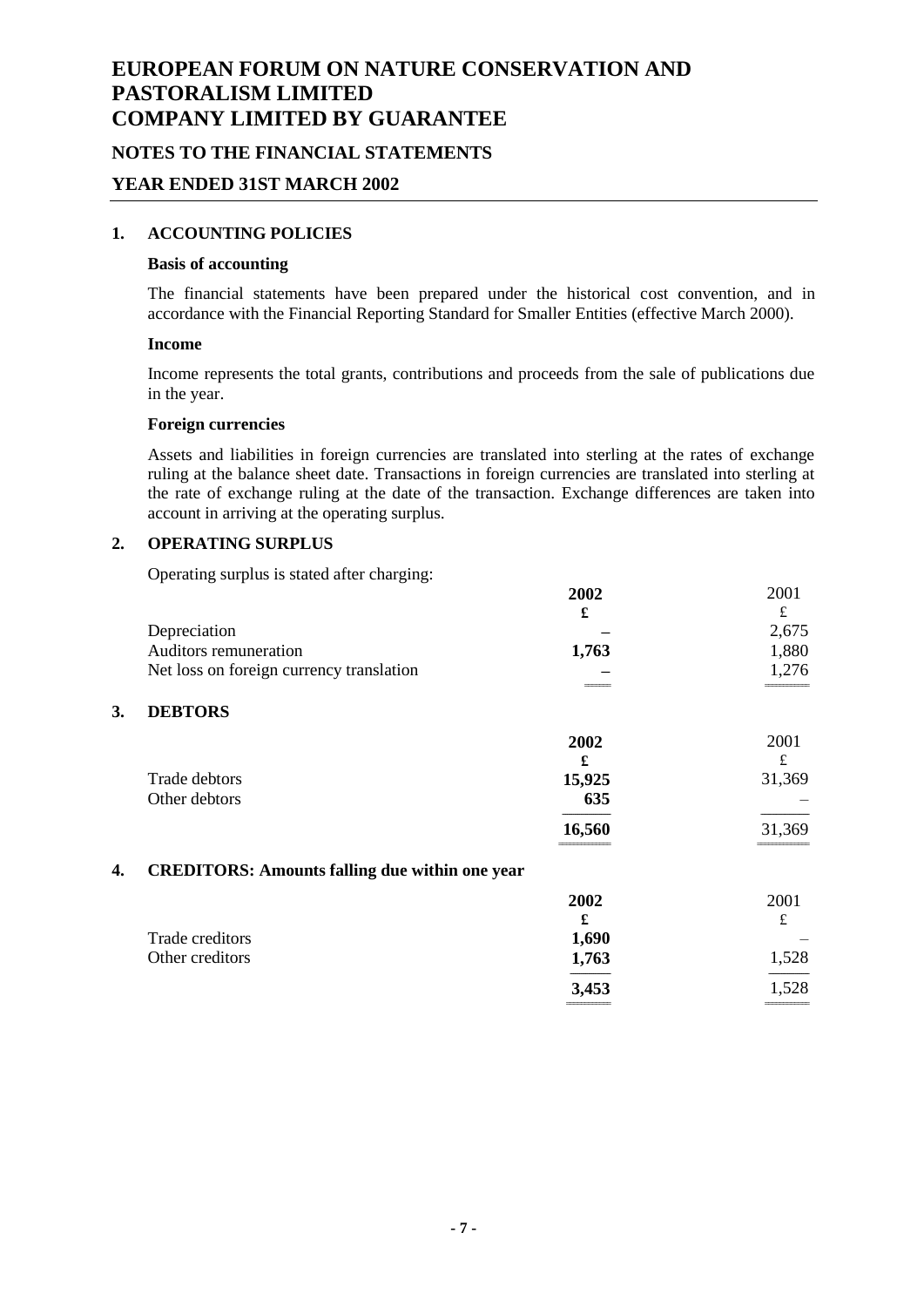### **NOTES TO THE FINANCIAL STATEMENTS**

### **YEAR ENDED 31ST MARCH 2002**

### **5. RELATED PARTY TRANSACTIONS**

During the year ended  $31<sup>st</sup>$  March 2002, £3,700 (2001 - £NIL) was paid to Dr. E. Bignal and £NIL (2001 - £3,300) was paid to Dr. M. Pienkowski as an allowance for office and storage space.

During the year ended  $31<sup>st</sup>$  March 2002, £24,638 (2001 - £NIL) was paid to Dr. E. Bignal for consultancy fees, and £4,597 for expenses. At the year end £1,689 (2001 - £NIL) was due to Dr. E. Bignal.

#### **6. COMPANY LIMITED BY GUARANTEE**

The company is limited by £1 guarantee given by each of the members.

#### **7. INCOME AND EXPENDITURE ACCOUNT**

|                                         | 2002   | 2001   |
|-----------------------------------------|--------|--------|
|                                         |        |        |
| Balance brought forward                 | 46.435 | 45,539 |
| Retained surplus for the financial year | 4.377  | 896    |
| Balance carried forward                 | 50,812 | 46,435 |
|                                         |        |        |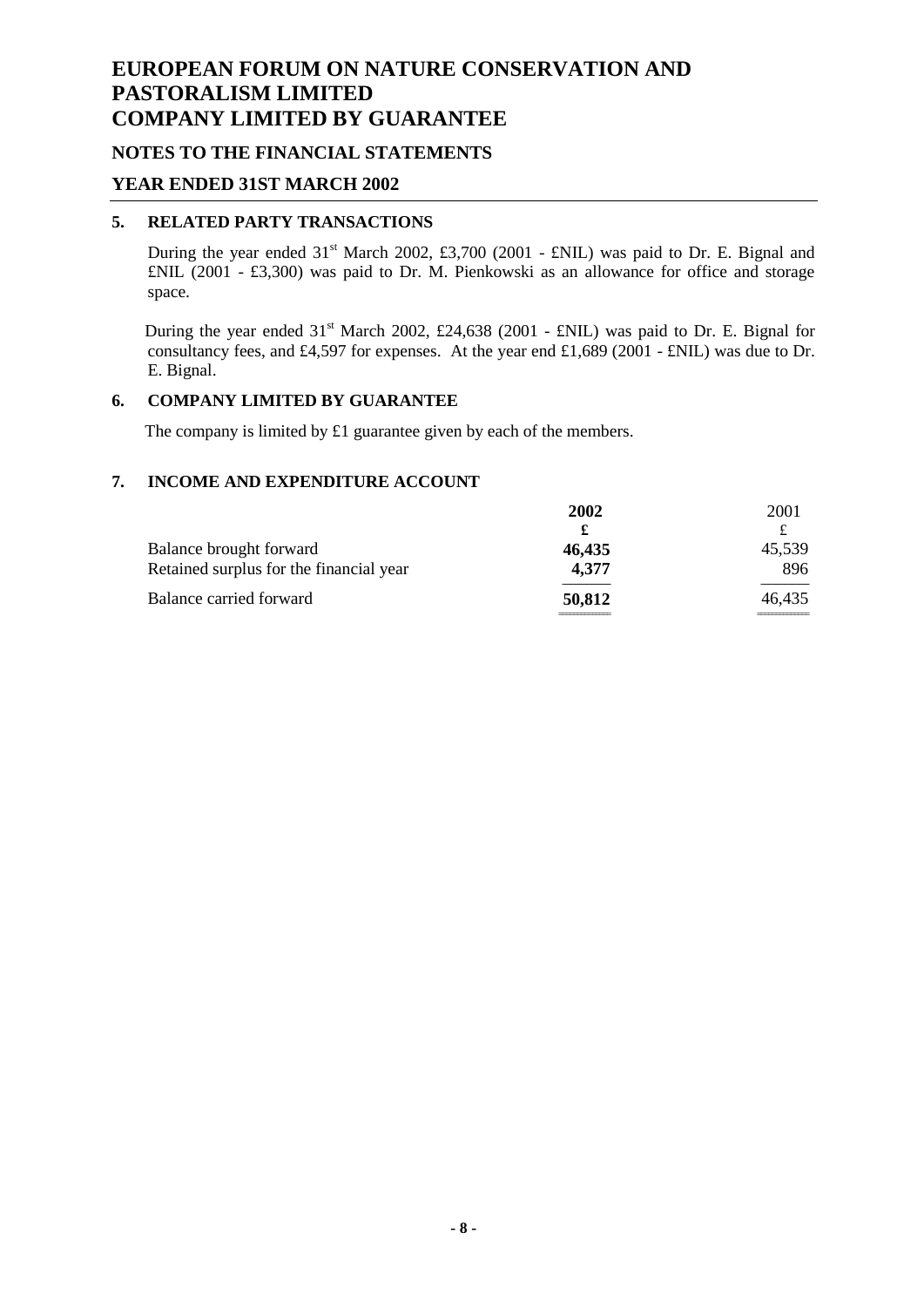# **EUROPEAN FORUM ON NATURE CONSERVATION AND PASTORALISM LIMITED COMPANY LIMITED BY GUARANTEE MANAGEMENT INFORMATION**

**YEAR ENDED 31ST MARCH 2002**

**The following page does not form part of the statutory financial statements which are the subject of the auditors' report on page 4**.